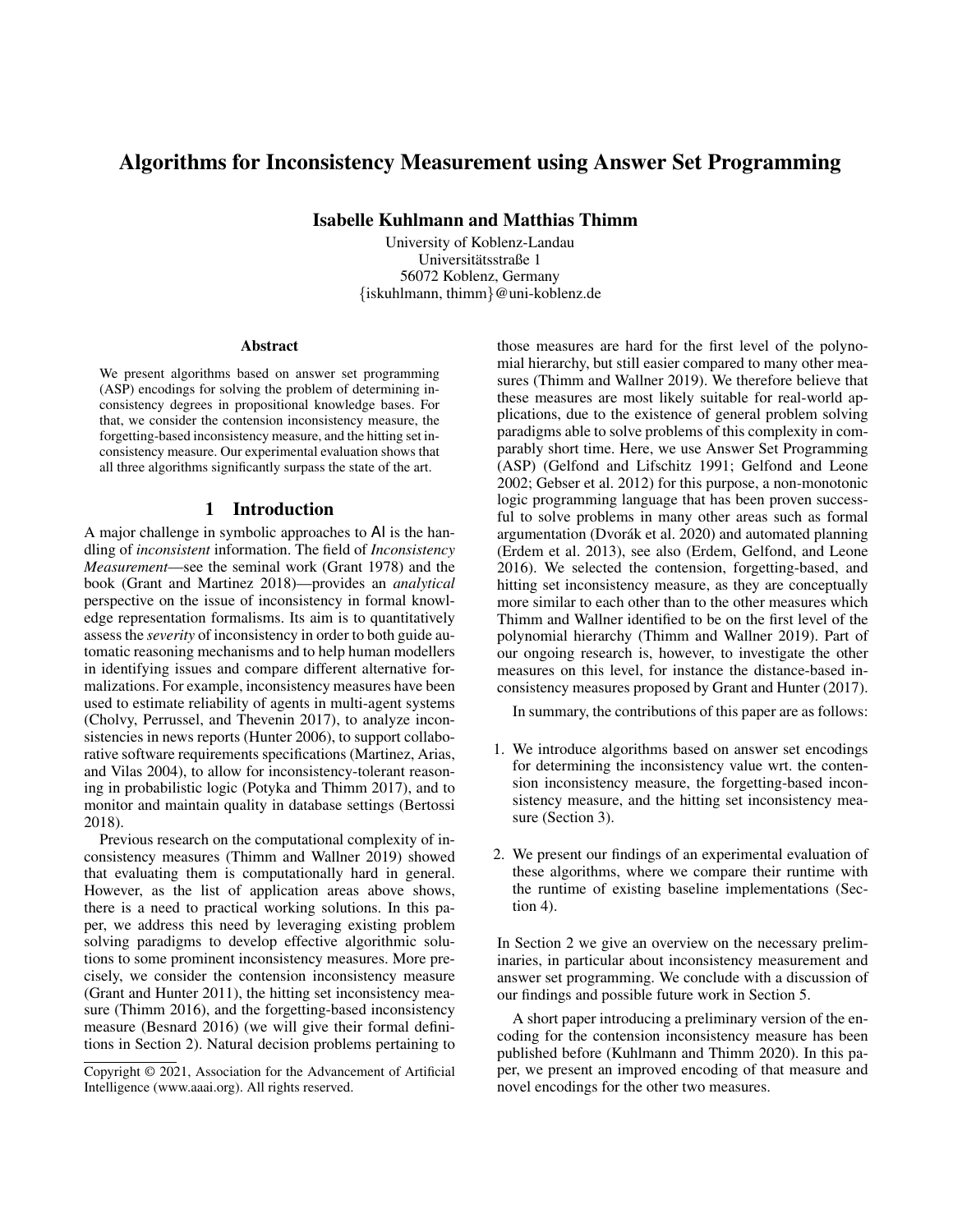# 2 Preliminaries

Let At be a fixed set of propositional atoms and let  $\mathcal{L}(A_t)$  be the corresponding propositional language constructed with the usual connectives ∧ (*conjunction*), ∨ (*disjunction*), and ¬ (*negation*). A *knowledge base* K is a finite set of formulas  $\mathcal{K} \subseteq \mathcal{L}(A_t)$ . Moreover, we define K as the set of all knowledge bases. Further,  $At(X)$  denotes the set of atoms appearing in a formula (or set of formulas)  $X$ .

*Interpretations* give semantics to propositional languages. An interpretation i on At is a function  $i : At \rightarrow \{true, false\}$ . We define  $Int(At)$  as the set of all interpretations wrt. At. An interpretation *i satisfies* an atom  $x \in$  At, denoted  $i \models x$ , iff  $i(x) = true$ . This concept is extended to formulas in the usual manner. If an interpretation i satisfies a formula  $\phi$ , it is called a *model* of  $\phi$ , respectively.

Let  $\Phi \subseteq \mathcal{L}(A_t)$  be a set of formulas. We define  $i \models \Phi$ iff  $i \models \phi$  for all  $\phi \in \Phi$ . A formula (or set of formulas)  $X_1$ *entails* another formula (or set of formulas)  $X_2$ , indicated as  $X_1 \models X_2$  if  $i \models X_1$  implies  $i \models X_2$  for every interpretation i. If there exists no interpretation i with  $i \models X$ , we denote this as  $X \models \bot$ , and X is called *inconsistent*.

### 2.1 Inconsistency Measurement

In general, an *inconsistency measure*  $\mathcal I$  is a function  $\mathcal I$  :  $\mathbb{K} \to \mathbb{R}^{\infty}_{\geq 0}$  (Thimm 2019). The intuition behind such inconsistency measures is that a higher value indicates a more severe inconsistency than a lower one. The minimal value 0 is supposed to model the absence of inconsistency, i.e., consistency.

The Contension Inconsistency Measure The *contension inconsistency measure* (Grant and Hunter 2011) is based on Priest's three-valued logic (Priest 1979). In addition to *true* and *false*, this logic introduces a third truth value denoted *both (true and false)* or *paradoxical*. In the remainder of this work we will also refer to these truth values as  $T$ ,  $F$ , and B, respectively. The truth tables of this logic are presented in Table 1. A corresponding three-valued interpretation  $i^3$  is a function that assigns one of the three truth values to each atom in a knowledge base  $K$ :

$$
i^3 : \text{At}(\mathcal{K}) \mapsto \{ \text{true}, \text{both}, \text{false} \}
$$

Such an interpretation is called a *model* if each formula  $\phi \in$ K evaluates to either *true* or *both*. The set of all models wrt.  $K$  is defined as

$$
Models(\mathcal{K}) = \{i^3 \mid \forall \phi \in \mathcal{K}, i^3(\phi) = T \text{ or } i^3(\phi) = B\}
$$

Further, we can divide the domain of an interpretation  $i<sup>3</sup>$ into two sets. One contains those atoms that are assigned a classical truth value  $(T, F)$ , the other one contains those that are assigned truth value  $B$ , i.e., those which are involved in a conflict. The latter is defined as

Conflictbase
$$
(i^3)
$$
 = { $x \in$ At(K) |  $i^3(x) = B$  }.

Finally, we can define the contension inconsistency measure  $\mathcal{I}_c$  wrt. a knowledge base  $\mathcal K$  as follows:

$$
\mathcal{I}_c(\mathcal{K}) = \min\{|\mathsf{Conflictbase}(i^3)| \mid i^3 \in \mathsf{Models}(\mathcal{K})\}.
$$

Hence,  $\mathcal{I}_c$  describes the minimum number of atoms that are assigned truth value  $B$  wrt. a knowledge base  $K$ .

| $\boldsymbol{x}$ | $\mathcal{Y}$    | $x \wedge y$     | $x \vee y$       |                  |          |
|------------------|------------------|------------------|------------------|------------------|----------|
|                  | T                | $\tau$           | T                |                  |          |
| T                | B                | B                | Т                |                  |          |
| T                | $\boldsymbol{F}$ | $\boldsymbol{F}$ | T                | $\boldsymbol{x}$ | $\neg x$ |
| В                | T                | $\boldsymbol{B}$ | $\overline{T}$   | Т                | F        |
| $\boldsymbol{B}$ | B                | B                | $\overline{B}$   | B                | B        |
| $\boldsymbol{B}$ | $\,F$            | $\boldsymbol{F}$ | $\boldsymbol{B}$ | $\boldsymbol{F}$ | $\tau$   |
| $\overline{F}$   | T                | $\boldsymbol{F}$ | T                |                  |          |
| $\overline{F}$   | B                | F                | $\boldsymbol{B}$ |                  |          |
| F                | F                | F                | F                |                  |          |

Table 1: Truth tables for Priest's propositional three-valued logic.

Example 1 *Consider the following inconsistent knowledge base:*

$$
\mathcal{K}_1 = \{ a \land b, \neg a \land c, a, \neg a, \neg b \}
$$

Let  $i_1^3$  be the interpretation that assigns T to c, and B to a and  $\tilde{b}$ . Thus, Conflictbase $(i_1^3) = \{a, b\}$ . Because each for*mula in*  $K_1$  *evaluates to either*  $T$  *or*  $\check{B}$  *given*  $i_1^3$ *, then*  $i_1^3$  *is also a model of*  $K_1$ *. It is easy to see that a and b must be assigned* B *in order to make the knowledge base satisfiable, and that no lower number of atoms being assigned* B *could make*  $K_1$  *satisfiable. Hence, we get*  $\mathcal{I}_c(K_1) = 2$ .

The Forgetting-Based Inconsistency Measures The intuition behind the *forgetting-based inconsistency measure* (Besnard 2016) is to count how many atom occurrences in a knowledge base  $K$  have to be "forgotten" in order to recover consistency in  $K$ , where "forgetting" is interpreted as replacing the atom occurrence with either  $\top$  or  $\bot$ . To illustrate this, we first label each atom occurrence according to its position in  $K$ . For instance, we can give label "1" to the first occurrence of an atom a, label "2" to the second occurrence, and so forth.

**Example 2** *Recall knowledge base*  $K_1$  *given in Example 1. Assigning labels as described above yields the knowledge base*

$$
\mathcal{K}_1^l = \{a^1 \wedge b^1, \neg a^2 \wedge c^1, a^3, \neg a^4, \neg b^2\}.
$$

For a formula  $\phi$ , let  $\phi[x_1^{n_1} \rightarrow \psi_1, \dots, x_p^{n_k} \rightarrow \psi_k]$  denote the formula  $\phi'$  where the atoms  $x_1, \ldots, x_p$  with labels  $n_1, \ldots, n_k$  are replaced by  $\psi_1, \ldots, \psi_k$ .

**Example 3** Let  $\phi_1 := (a^1 \wedge b^1) \vee (\neg a^2 \wedge b^2)$ .

$$
\phi_1[a^2 \to \top, b^1 \to \bot] = (a \land \bot) \lor (\neg \top \land b)
$$

Consequently, we can define the forgetting-based inconsistency measure as

$$
\mathcal{I}_f(\mathcal{K}) = \min\{k \mid (\bigwedge \mathcal{K})[x_1^{n_1} \to \psi_1, \dots, \\
x_p^{n_k} \to \psi_k] \not\models \bot, \psi_1, \dots, \psi_k \in \{\top, \bot\}\}
$$

for all  $\mathcal{K} \in \mathbb{K}$  with  $\{x_1, \ldots, x_p\} \in \mathsf{At}(\mathcal{K})$  and  $n_1, \ldots, n_k$ being the corresponding labels.

**Example 4** With regard to the labeled knowledge base  $K_1^l$ , given in Example 2, we could replace  $a^1$ ,  $a^3$ , and  $b^1$  by  $\overline{\dagger}$ ,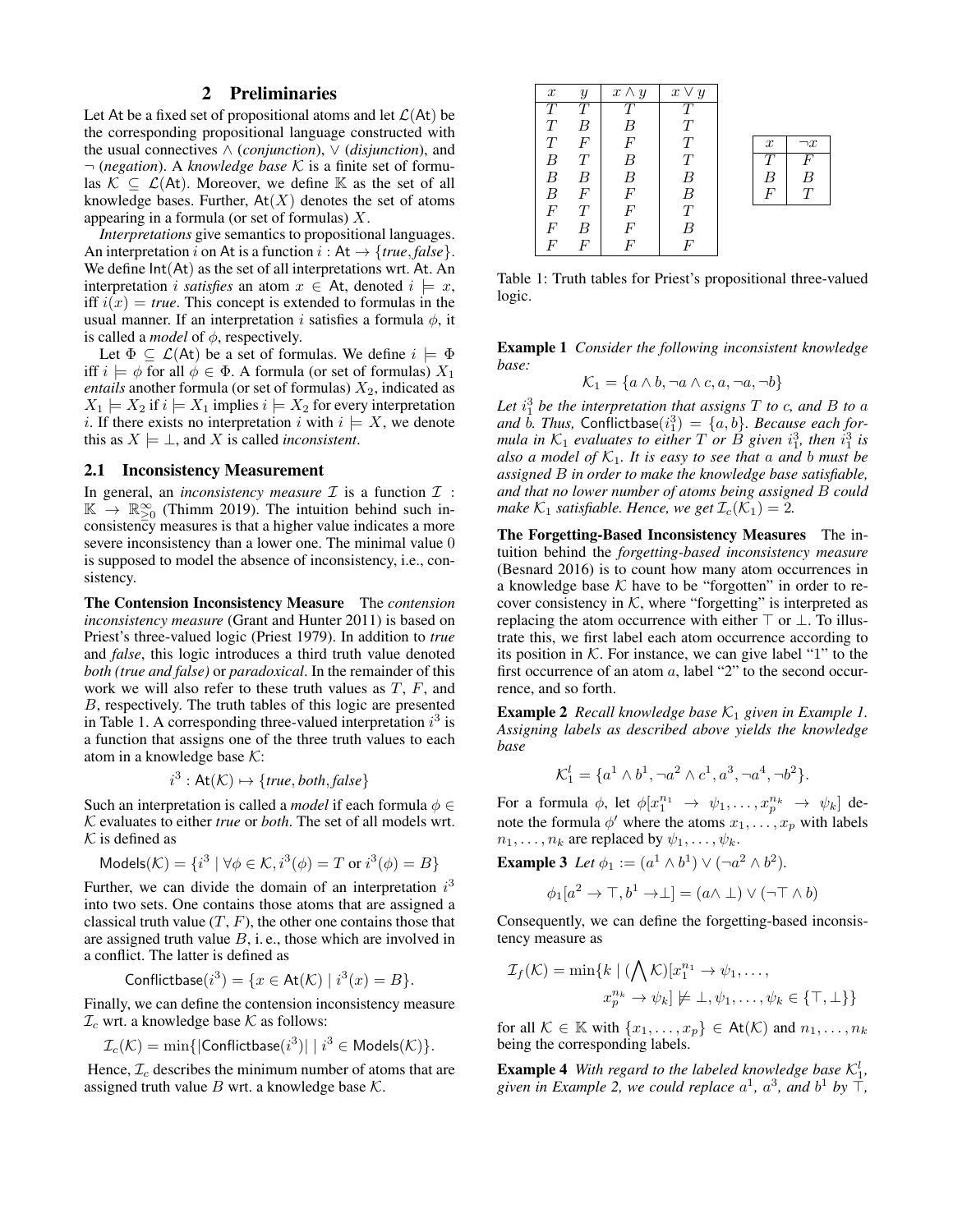*i.e., we could forget*  $a^1$ *,*  $a^3$ *, and*  $b^1$ *, in order to restore consistency. Although there are other options to recover con*sistency, e.g., by forgetting  $a^2$ ,  $a^4$ , and  $b^2$ , one can clearly *see that it is not possible to obtain consistency by forgetting fewer than* 3 *atom occurrences. Hence,*  $\mathcal{I}_f(\mathcal{K}_1) = 3$ .

The Hitting Set Inconsistency Measure A subset  $H \subseteq$  $Int(At)$  is a *hitting set* of a knowledge base  $K$  if for every formula  $\phi \in \mathcal{K}$  there is an interpretation  $\omega \in H$  with  $\omega \models \phi$ . Thus, there only exists a hitting set for K iff there is no  $\phi \in \mathcal{K}$  with  $\phi \models \bot$ , i.e., no formula  $\phi \in \mathcal{K}$  is contradictory. Moreover, if there exists a hitting set  $H$  wrt.  $K$ , and  $|H| = 1$ , the only element in H is a model of K. Thus, in this case,  $K$  is consistent. Based on the preceding definitions, the hitting set inconsistency measure  $\mathcal{I}_h(\mathcal{K})$  (Thimm 2016) is defined as the minimum number of elements in the hitting set, subtracted by 1. If there exists no hitting set wrt. K, then  $\mathcal{I}_h(\mathcal{K}) = \infty$ . Formally,

$$
\mathcal{I}_h(\mathcal{K}) = \min\{|H| \mid H \text{ is a hitting set of } \mathcal{K}\} - 1,
$$

with  $\min \emptyset = \infty$  for all  $\mathcal{K} \in \mathbb{K} \backslash \{\emptyset\}$ . Further,  $\mathcal{I}_h(\emptyset) = 0$ .

**Example 5** *Consider again*  $K_1$  *as defined in Example 1. As none of the formulas in*  $K_1$  *is contradictory, there must exist a hitting set. Also, as the knowledge base is obviously inconsistent, we need at least two interpretations to compile a hitting set. Let interpretation*  $i_1$  *assign*  $T$  *to the formulas*  $a$ *,* b*, and* c*, and let interpretation* i<sup>2</sup> *assign* F *to* a *and* b*, and T* to *c*. Each formula  $\phi \in \mathcal{K}_1$  is satisfied by one of these two *interpretations. Hence,*  $\mathcal{I}_h(\mathcal{K}_1) = 2 - 1 = 1$ .

#### 2.2 Answer Set Programming

*Answer set programming* (ASP) (Gebser et al. 2012; Lifschitz 2008; Brewka, Eiter, and Truszczynski 2011) is a declarative problem solving approach targeted at difficult search problems. ASP incorporates ideas of logic programming and Reiter's default logic (Reiter 1980). A problem is modeled as an *extended logic program* which consists of a set of *rules*. An ASP rule is of the form

$$
r = H \leftarrow A_1, \dots, A_n, \text{not } B_1, \dots, \text{not } B_m.
$$
 (1)

where H,  $A_i$  with  $j \in \{1, \ldots, n\}$ , and  $B_k$  with  $k \in$ {1, . . . , m} are classical literals. ASP rules consist of a *head* and a *body*, both of which can be empty. We denote the sets of literals contained in the head and body of a rule r as head(r), and body(r), respectively. A rule with an empty body is called a *fact*, a rule with an empty head is referred to as a *constraint*. In (1), head( $r$ ) = {H}, and  $body(r) = \{A_1, \ldots, A_n, B_1, \ldots, B_m\}$ . An extended logic program is *positive* if it does not contain any instance of not. Moreover, a set of literals L is called *closed* under a positive program P if and only if for any rule  $r \in P$ , head $(r) \in L$ whenever body $(r) \subseteq L$ . The set L is consistent if it does not contain both  $A$  and  $\neg A$  for some literal  $A$ . The smallest of such sets wrt. a positive program  $P$ , which is always uniquely defined, is referred to as  $\textsf{Cn}(P)$ . With regard to an arbitrary program P, a set L is an *answer set* of P if

 $L = \textsf{Cn}(P^L)$  and L is consistent, with

$$
P^{L} = \{H \leftarrow A_1, \dots, A_n \mid
$$
  
\n
$$
H \leftarrow A_1, \dots, A_n, \text{not } B_1, \dots, \text{not } B_m \in P,
$$
  
\n
$$
\{B_1, \dots, B_m\} \cap L = \emptyset\}
$$

The head of an ASP rule is not necessarily comprised of only one literal. Some ASP dialects allow for more complex structures, such as *cardinality constraints*, which can be used as both body elements and heads. A cardinality constraint with lower bound  $l$  and upper bound  $u$  is defined as

$$
l\{A_1,\ldots,A_n,\texttt{not}\,B_1,\ldots,\texttt{not}\,B_m\}u.
$$

This can be interpreted as follows: if at least  $l$  and at most u of the literals  $A_1, \ldots, A_n, B_1, \ldots, B_m$  are included in an answer set, a cardinality rule is satisfied by this answer set.

ASP additionally offers the option to express cost functions involving minimization and/or maximization in order to solve optimization problems (Gebser et al. 2012). Here, we only need optimisation statements of the form

$$
minimize \{\ell_1, \ldots, \ell_n\}
$$

which instruct the ASP solver to include only a minimal number of the literals  $\ell_1, \ldots, \ell_n$  in any answer set.

#### 3 Measuring Inconsistency Using ASP

The proposed algorithms involve the development of ASP encodings for each one of the three previously described inconsistency measures. Although the specifics of each inconsistency measure have to be considered individually, there are some aspects that all ASP-based algorithms we propose have in common. To begin with, each atom is supposed to be assigned a unique truth value.

Example 6 *In classical propositional logic, we could model that an atom* x *is supposed to be assigned either* T *or* F *by*  $introducing two corresponding ASP atoms$   $e_{x_T}$  and  $e_{x_F}$ . An *atom is true, if it is not false, and vice versa. The respective ASP rules can be defined as follows:*

$$
e_{x_T} \leftarrow \texttt{not} \, e_{x_F}.
$$

$$
e_{x_F} \leftarrow \texttt{not} \, e_{x_T}.
$$

In the remainder of this paper, we refer to this part as *unique atom evaluation*. Note that ASP atoms  $e_{\phi_T}, e_{\phi_F}$  representing the evaluation of a formula  $\phi$  can be created in the same manner as shown above wrt. propositional atoms.

Moreover, within the encoding, each formula  $\phi$  must be satisfied, i.e., no formula should evaluate to  $F$ . This is achieved through *integrity constraints* of the form

$$
\leftarrow e_{\phi_F}.
$$

for every  $\phi \in \mathcal{K}$ . Another element that is common in all three encodings is that the relations between elements within a formula have to be encoded. More precisely, encodings for the connectors  $\land$ ,  $\lor$ , and  $\neg$  have to be created.

Example 7 *The evaluation of a conjunction of two propositional formulas* φ, ψ *can be modeled in ASP by encoding that it is only true if both*  $\phi$  *and*  $\psi$  *are true, and false otherwise:*

$$
\begin{aligned} e_{(\phi \land \psi)_T} &\leftarrow e_{\phi_T}, e_{\psi_T}.\\ e_{(\phi \land \psi)_F} &\leftarrow \texttt{not}\, e_{(\phi \land \psi)_T}. \end{aligned}
$$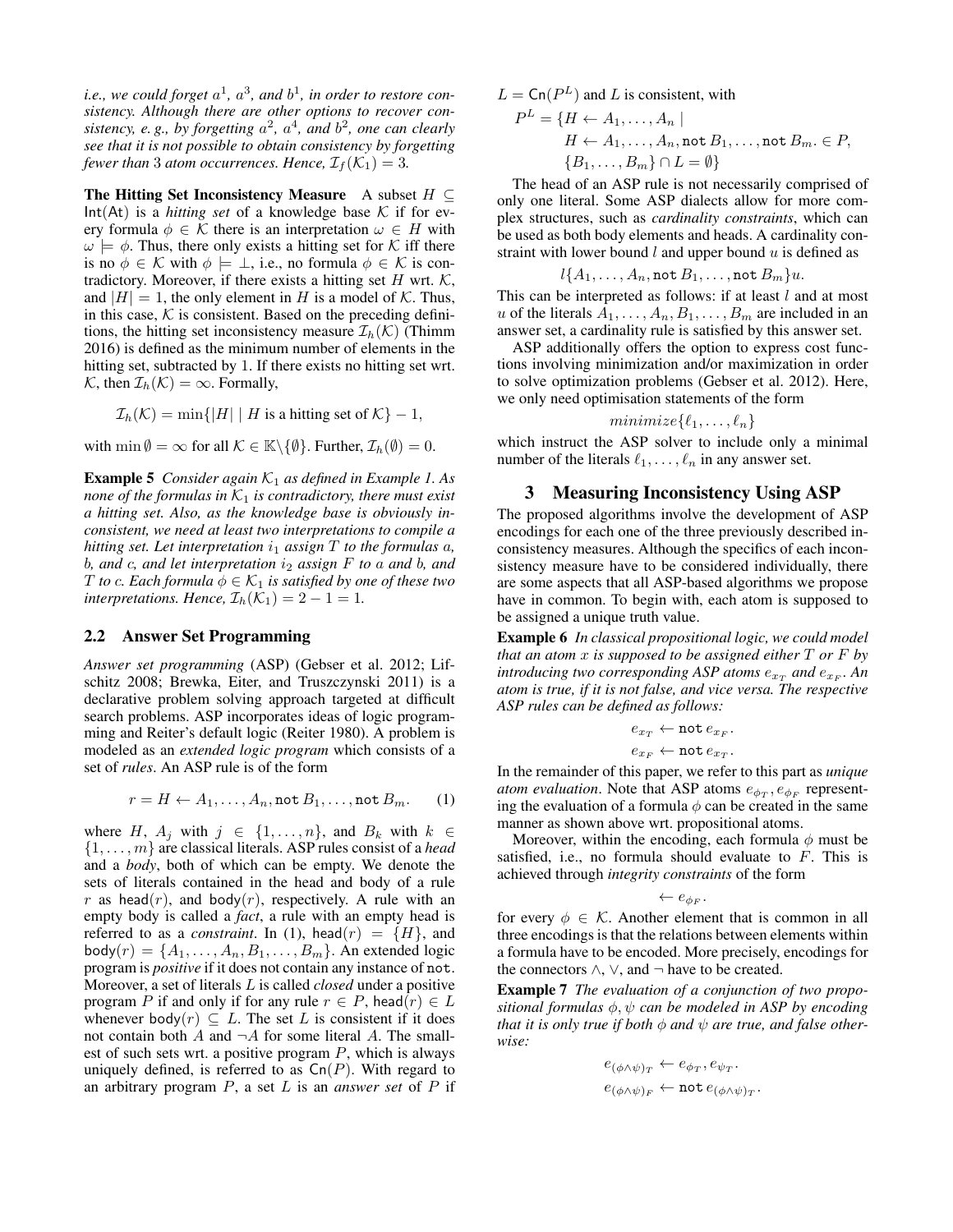In the following, we will refer to this part as *connector encodings*.

Since the possible inconsistency values regarding all three considered measures are natural numbers from a welldefined interval (Thimm and Wallner 2019), we can make use of a minimization statement to compute the desired inconsistency value.

Example 8 *Let our aim be to minimize the number of atoms*  $x \in At(K)$  *that are assigned truth value B in three-valued logic, wrt. a knowledge base K. Let the ASP atom*  $e_{x_B}$  *encode the assignment of* B *to atom* x*. The corresponding minimize statement can be expressed as*

$$
minimize \{e_{x_B^1}, \ldots, e_{x_B^n}\}.
$$

*with*  $\{x^1, \ldots, x^n\} = \text{At}(\mathcal{K})$ 

The subsequent sections describe the specific ASP encodings for  $\mathcal{I}_c$ ,  $\mathcal{I}_h$ , and  $\mathcal{I}_f$ .

#### 3.1 The Contension Inconsistency Measure

With regard to the contension inconsistency measure  $\mathcal{I}_c$ , we can construct an extended logic program  $P_c(\mathcal{K})$  to compute  $\mathcal{I}_c(\mathcal{K})$  wrt. a knowledge base  $\mathcal K$  as follows.

1. We first include rules that guess a three-valued interpretation. For that, we need to ensure unique atom evaluation for each  $x \in At(K)$  wrt. Priest's three-valued logic. Thus, an atom is *true* if it is neither *both* nor *false*. The other two cases follow analogously:

$$
\begin{aligned} e_{x_T} &\leftarrow \texttt{not}\, e_{x_B}, \texttt{not}\, e_{x_F}, \\ e_{x_B} &\leftarrow \texttt{not}\, e_{x_T}, \texttt{not}\, e_{x_F}, \\ e_{x_F} &\leftarrow \texttt{not}\, e_{x_B}, \texttt{not}\, e_{x_T}. \end{aligned}
$$

2. The connector encodings for each (sub)formula in  $K$  follow from the truth tables given in Table 1. For instance, a conjunction is only *true* if both conjuncts are *true*. It is *false*, if at least one of its conjuncts is *false*, and it is *both* if it is neither *true* nor *false*. The rules for disjunction and negation are created in the same fashion.

$$
\begin{array}{ll}\n\phi \land \psi \mapsto & e_{(\phi \land \psi)_T} \leftarrow e_{\phi_T}, e_{\psi_T}.\n\\ \n\phantom{\phi} e_{(\phi \land \psi)_F} \leftarrow e_{\phi_F}.\n\\ \n\phantom{\phi} e_{(\phi \land \psi)_F} \leftarrow e_{\psi_F}.\n\\ \n\phantom{\phi} e_{(\phi \land \psi)_B} \leftarrow \mathrm{not} \, e_{(\phi \land \psi)_F}, \, \mathrm{not} \, e_{(\phi \land \psi)_T}.\n\end{array}
$$
\n
$$
\begin{array}{ll}\n\phi \lor \psi \mapsto & e_{(\phi \lor \psi)_F} \leftarrow e_{\phi_F}, e_{\psi_F}.\n\\ \n\phantom{\phi} e_{(\phi \lor \psi)_T} \leftarrow e_{\phi_T}.\n\\ \n\phantom{\phi} e_{(\phi \lor \psi)_T} \leftarrow e_{\psi_T}.\n\\ \n\phantom{\phi} e_{(\phi \lor \psi)_B} \leftarrow \mathrm{not} \, e_{(\phi \lor \psi)_F}, \, \mathrm{not} \, e_{(\phi \lor \psi)_T}.\n\end{array}
$$

$$
\neg \phi \mapsto e_{(\neg \phi)_B} \leftarrow e_{\phi_B}.
$$
  

$$
e_{(\neg \phi)_T} \leftarrow e_{\phi_F}.
$$
  

$$
e_{(\neg \phi)_F} \leftarrow e_{\phi_T}.
$$

3. Every formula  $\phi \in \mathcal{K}$  must be evaluated to *true* or *both* in three-valued logic, i.e., it must not be evaluated to *false*. We therefore add an integrity constraint for each formula:

 $\leftarrow e_{\phi_F}.$ 

4. Finally, we want to minimize the number of atoms in  $K$ that are assigned the truth value  $B$ . Hence, we add the following minimize statement:

$$
minimize \{e_{x_B^1}, \ldots, e_{x_B^n}\}.
$$

Now  $P_c(\mathcal{K})$  is the union of all rules defined in 1–4. Further, let  $i<sup>3</sup><sub>M</sub>$  be the three-valued interpretation represented by an answer set M of  $P_c(\mathcal{K})$ .

**Theorem 1** Let M be an optimal answer set of  $P_c(\mathcal{K})$ . Then  $|i_M^3(B)^{-1}| = \mathcal{I}_c(\mathcal{K})^1.$ 

The proof of the above theorem as well as further technical results are omitted due to space restrictions, but can be found in the appendix<sup>2</sup>.

#### 3.2 The Forgetting-Based Inconsistency Measure

The forgetting-based inconsistency measure  $\mathcal{I}_f(\mathcal{K})$  is determined by the number of atom occurrences that need to be "forgotten" in order to make the knowledge base  $K$  consistent. An extended logic program  $P_f(\mathcal{K})$  which computes  $\mathcal{I}_f(\mathcal{K})$  wrt. a knowledge base  $\mathcal K$  can be constructed as described below.

1. We first include rules that guess a model for the knowledge base after forgetting operations took place, in order to ensure that the knowledge base is consistent. Although individual atom *occurrences* may be replaced by  $\top$  or  $\bot$ , an atom must be either *true* or *false* in that interpretation. Thus, for every  $x \in \mathsf{At}(\mathcal{K})$ :

$$
\begin{aligned} e_{x_T} \leftarrow \texttt{not}\, e_{x_F},\\ e_{x_F} \leftarrow \texttt{not}\, e_{x_T}. \end{aligned}
$$

2. We need to ensure that each atom occurrence is evaluated uniquely. This means that an atom occurrence  $x^n$  can either be *true*, *false*, or forgotten, i.e., replaced by either ⊤ or  $\bot$ . If an atom occurrence  $x^n$  is supposed to be replaced by  $\top$  or  $\bot$ , we represent this using the ASP atoms  $e_{x_{\text{forget}_{\top}}^n}$  or  $e_{x_{\text{forget}_{\bot}}^n}$ , respectively:

$$
\begin{aligned} e_{x_{\mathrm{forget}\top}^n} \leftarrow & \texttt{not} \, e_{x_T^n}, \texttt{not} \, e_{x_F^n}, \texttt{not} \, e_{x_{\mathrm{forget}\bot}^n} \\ e_{x_{\mathrm{forget}\bot}^n} \leftarrow & \texttt{not} \, e_{x_T^n}, \texttt{not} \, e_{x_F^n}, \texttt{not} \, e_{x_{\mathrm{forget}\top}^n}. \end{aligned}
$$

We also need to ensure that an individual atom occurrence is only set to *true* or *false* if the atom as a whole is evaluated to *true* or *false*, respectively.

$$
e_{x_T^n} \leftarrow e_{x_T}, \texttt{not}\ e_{x_F^n}, \texttt{not}\ e_{x_\textsf{forget}_\top}, \texttt{not}\ e_{x_\textsf{forget}_\bot^n}.
$$

3. The connector encodings for all (sub)formulas  $\phi$ ,  $\psi$  in K

<sup>1</sup>For any function  $f: X \mapsto Y$  and  $y \in Y$  we define  $f^{-1}(y) =$  ${x \in X \mid f(x) = y}$ 

<sup>&</sup>lt;sup>2</sup>http://mthimm.de/misc/nmr21\_ikmt.pdf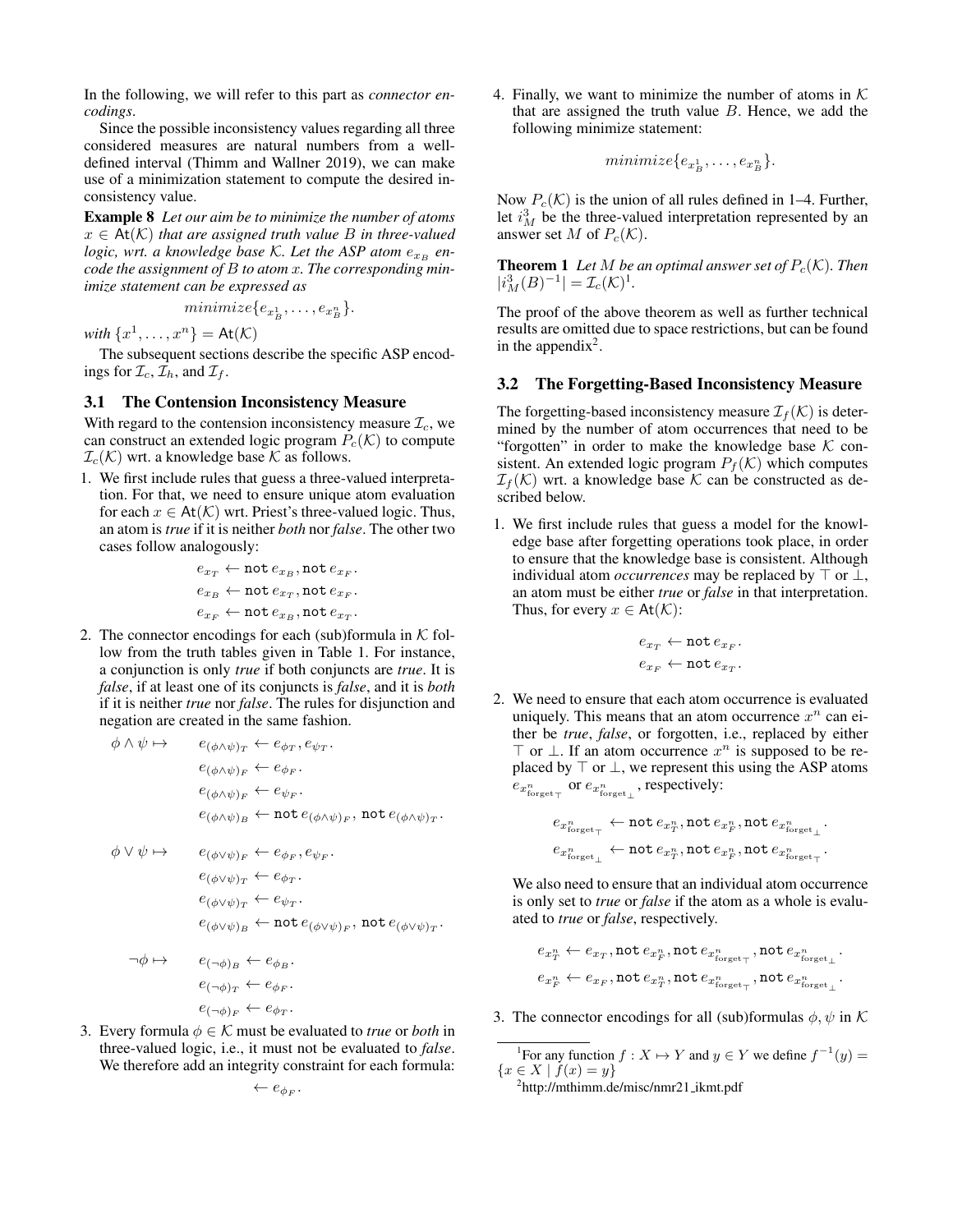simply model propositional entailment:

$$
\begin{array}{lcl} \phi \wedge \psi \mapsto & & e_{(\phi \wedge \psi)_T} \leftarrow e_{\phi_T}, e_{\psi_T}. \\ & & \\ & & e_{(\phi \wedge \psi)_F} \leftarrow \texttt{not} \, e_{(\phi \wedge \psi)_T}. \\ & & \\ \phi \vee \psi \mapsto & & e_{(\phi \vee \psi)_F} \leftarrow e_{\phi_F}, e_{\psi_F}. \\ & & \\ & & & \\ & & e_{(\phi \vee \psi)_T} \leftarrow \texttt{not} \, e_{(\phi \vee \psi)_F}. \\ & & \\ & & & \\ \neg \phi \mapsto & & e_{(\neg \phi)_T} \leftarrow e_{\phi_F}. \\ & & \\ & & & \\ & & & \\ & & & \\ \end{array}
$$

4. If a (sub)formula  $\phi$  is actually an atom occurrence  $x^n$ , it can either be set to *true* or *false*, or forgotten:

$$
\begin{aligned} &e_{\phi_T} \leftarrow e_{x_T^n}.\\ &e_{\phi_T} \leftarrow e_{x_\text{forget_T}^n}.\\ &e_{\phi_F} \leftarrow e_{x_F^n}.\\ &e_{\phi_F} \leftarrow e_{x_{\text{forget}_\perp}^n}. \end{aligned}
$$

5. All formulas  $\phi \in \mathcal{K}$  must evaluate to *true* after the forgetting operation is applied. Hence, we add the following integrity constraint for each  $\phi \in \mathcal{K}$ :

 $\leftarrow e_{\phi_F}.$ 

6. Lastly, we minimize the number of atom occurrences which are forgotten:

$$
minimize \{e_{x_{\text{forget}_{\top}}^n}, e_{x_{\text{forget}_{\bot}}^n}, \dots, \\ e_{y_{\text{forget}_{\top}}^n}, e_{y_{\text{forget}_{\bot}}^n}, \dots \}.
$$

Note that the rules described in 2. ensure that no atom occurrence is simultaneously replaced by  $\top$  and  $\bot$ .

The union of all rules defined above (in 1–6) constitute the extended logic program  $P_f(\mathcal{K})$ . We denote the set of atom occurrences that are replaced by  $\top$  wrt. a knowledge base  $\mathcal K$ as  $T_M$ , and the set of atom occurrences that are replaced by  $\perp$  as  $F_M$ . With M being an answer set of  $P_f(\mathcal{K})$  we define

$$
T_M = \{x^n \mid x \in \text{At}(\mathcal{K}), e_{x^n_{\text{forget}_\top}} \in M\},\
$$
  

$$
F_M = \{x^n \mid x \in \text{At}(\mathcal{K}), e_{x^n_{\text{forget}_\bot}} \in M\}.
$$

**Theorem 2** *Let M be an optimal answer set of*  $P_f(K)$ *. Then*  $|T_M| + |F_M| = \mathcal{I}_f(\mathcal{K}).$ 

#### 3.3 The Hitting Set Inconsistency Measure

The hitting set inconsistency measure  $\mathcal{I}_h(\mathcal{K})$  is defined by the size of the minimal hitting set wrt. a knowledge base  $K$ , subtracted by 1. The maximal size of such a hitting set is determined by the number of formulas in  $K$ . In the following, we denote the number of formulas in  $K$  as N. Further,  $i_n$ refers to the *n*-th interpretation out of the  $N$  possible interpretations we need to consider, assuming that the interpretations have an arbitrary, but fixed order. An interpretation  $i_n$ is represented as  $\omega_n$  in our ASP encoding. Note that the notation  $\omega_n$  does not only appear as an ASP atom on its own, but also serves the purpose of a label linking the representations of formulas and atoms to specific interpretations. For example, the ASP atom  $e_{\phi_T,\omega_n}$  represents the formula  $\phi$  being evaluated to  $T$  under the interpretation  $i_n$ . We construct an extended logic program  $P_h(\mathcal{K})$  which computes  $\mathcal{I}_h(\mathcal{K})$ as follows.

1. We first include rules that guess the  $N$  interpretations, some of those may be used in the final hitting set. We need to ensure unique atom evaluation wrt. each atom  $x \in$  At(K), as we did with the previous two encodings. However, this time we need to take each possible interpretation into account as well, because an atom may be assigned the truth value  $T$  wrt. one interpretation in the hitting set, but  $F$  wrt. another one. Thus, for each atom  $x \in$  At(K) and each interpretation  $i_n, n \in \{1, \ldots, N\},\$ we define:

$$
e_{x_T,\omega_n} \leftarrow \texttt{not}\, e_{x_F,\omega_n}.
$$
  

$$
e_{x_F,\omega_n} \leftarrow \texttt{not}\, e_{x_T,\omega_n}.
$$

2. We ensure that at least one ASP atom  $\omega_n$  representing an interpretation is contained in the answer set by constructing the following cardinality constraint:

$$
1\{\omega_1,\ldots,\omega_N\}N.
$$

3. The connector encodings for each (sub)formula in  $K$  follow classical propositional entailment. Again, each rule has to be created with regard to each possible interpretation:

$$
\begin{array}{lll} \phi \wedge \psi \mapsto & e_{(\phi \wedge \psi)_T, \omega_n} \leftarrow e_{\phi_T, \omega_n}, e_{\psi_T, \omega_n}. \\ & & \\ & e_{(\phi \wedge \psi)_F, \omega_n} \leftarrow \texttt{not} \, e_{(\phi \wedge \psi)_T, \omega_n}. \\ & & \\ \phi \vee \psi \mapsto & e_{(\phi \vee \psi)_F, \omega_n} \leftarrow e_{\phi_F, \omega_n}, e_{\psi_F, \omega_n}. \\ & & \\ & & \\ & e_{(\phi \vee \psi)_T, \omega_n} \leftarrow \texttt{not} \, e_{(\phi \vee \psi)_F, \omega_n}. \\ & & \\ & & \\ & & \\ & & \\ & & e_{(\neg \phi)_F, \omega_n} \leftarrow \texttt{not} \, e_{(\neg \phi)_T, \omega_n}. \end{array}
$$

4. In order to meet the definition of a hitting set, we need to ensure that each formula  $\phi \in \mathcal{K}$  is satisfied wrt. at least one interpretation:

$$
e_{\phi_T} \leftarrow e_{\phi_T, \omega_n}, \omega_n.
$$
  

$$
e_{\phi_F} \leftarrow \text{not } e_{\phi_T}.
$$

5. Again, we add an integrity constraint for each formula  $\phi \in \mathcal{K}$ :

$$
\leftarrow e_{\phi_F}.
$$

6. We minimize the number of interpretations that are required to satisfy each formula in the given knowledge base using the following minimize statement:

$$
minimize \{\omega_1, \ldots, \omega_N\}.
$$

As opposed to the minimize statements of the other two encodings, the minimal value is not 0, but 1. This is because we minimize the number of interpretations required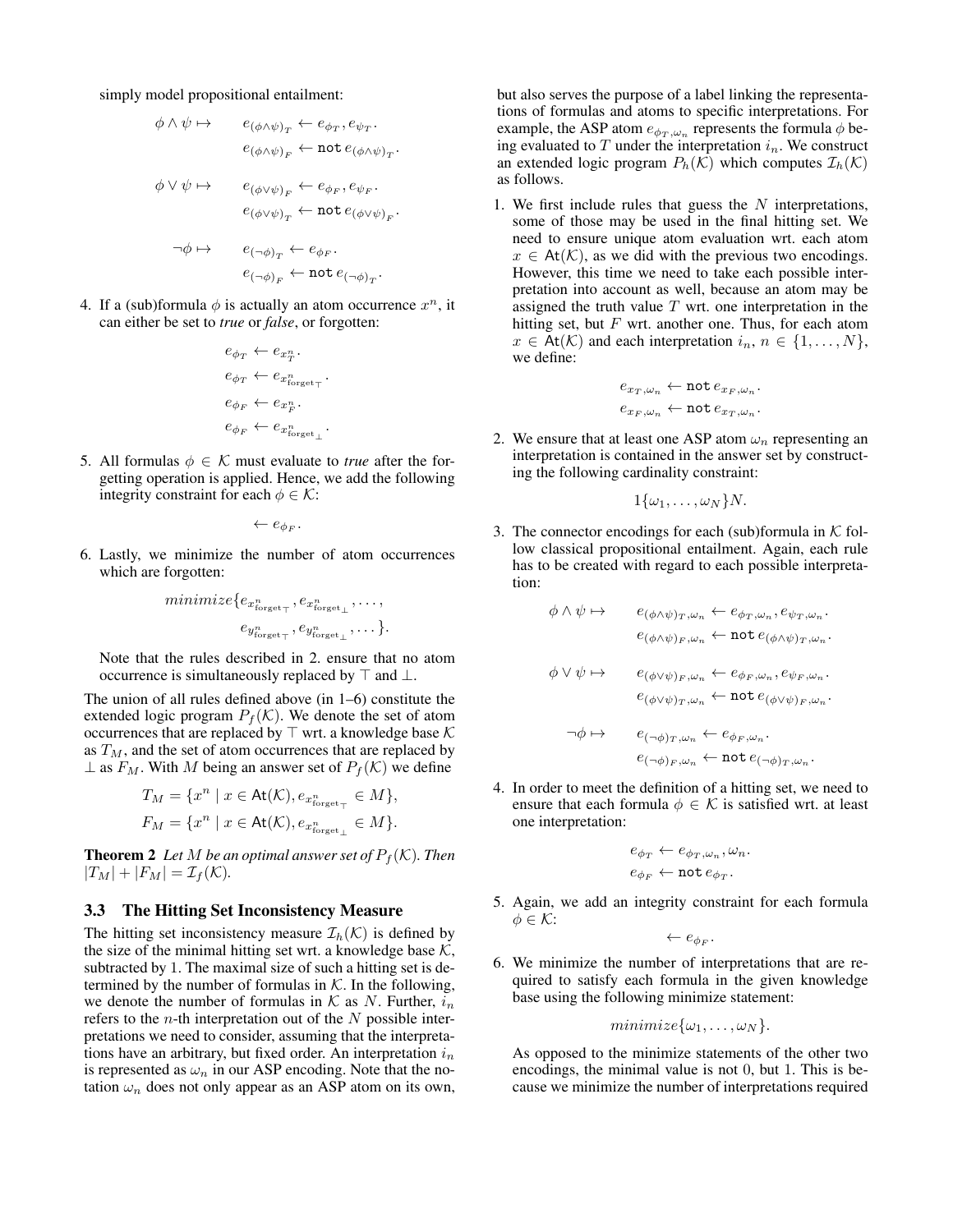| Data- | Signature | <b>Formulas</b> | Atoms   | Atoms   | <b>Timeouts</b>       | Timeouts <sup>1</sup> | Timeouts <sup>1</sup> | <b>Timeouts</b>     | Timeouts              | Timeouts            |
|-------|-----------|-----------------|---------|---------|-----------------------|-----------------------|-----------------------|---------------------|-----------------------|---------------------|
| set   | size      | per             | per     | per     | $\mathcal{I}_c$ naive | $\mathcal{I}_c$ ASP   | $\mathcal{I}_h$ naive | $\mathcal{I}_h$ ASP | $\mathcal{I}_f$ naive | $\mathcal{I}_f$ ASP |
|       |           | knowl.          | formula | formula |                       |                       |                       |                     |                       |                     |
|       |           | base            | (mean)  | (max)   |                       |                       |                       |                     |                       |                     |
| A     | 3         | $5 - 15$        | 2.22    | 6       |                       |                       |                       |                     | 116                   |                     |
| A     | 5         | $15 - 25$       | 3.10    | 11      |                       |                       | 107                   |                     | <b>200</b>            |                     |
| A     | 10        | $15 - 25$       | 3.14    | 10      |                       |                       | 74                    |                     | <b>200</b>            |                     |
| A     | 15        | $15 - 25$       | 3.11    | 11      | 25                    |                       | 108                   |                     | <b>200</b>            |                     |
| A     | 15        | $25 - 50$       | 3.11    | 11      | 195                   |                       | 179                   |                     | <b>200</b>            |                     |
| A     | 20        | $25 - 50$       | 3.12    | 11      | 199                   |                       | 198                   |                     | 200                   |                     |
| B     | 25        | $25 - 50$       | 3.08    | 13      | 198                   | 0                     | 199                   | $\Omega$            | <b>200</b>            |                     |
| B     | 25        | $50 - 100$      | 3.11    | 11      | 200                   |                       | <b>200</b>            | 24                  | <b>200</b>            | 116                 |
| B     | 30        | $50 - 100$      | 3.10    | 13      | 200                   |                       | <b>200</b>            | 9                   | <b>200</b>            | 140                 |

Table 2: Overview of the sets of knowledge bases making up dataset A and dataset B.

to make a knowledge base consistent. Hence, if we only need one interpretation, the respective knowledge base is consistent. Consequently, we need to subtract 1 from the computed minimum in order to get the correct value of  $\mathcal{I}_h(\mathcal{K}).$ 

It should be noted that there are knowledge bases which contain one or more contradictory formulas, such as  $a \wedge \neg a$ . In such a case, there exists no interpretation (in classical propositional logic) which could satisfy the respective formula. If a formula  $\phi \in \mathcal{K}$  is contradictory, we cannot include  $e_{\phi_T}$ in any answer set of  $P_h(\mathcal{K})$ . We therefore needed to include  $e_{\phi_F}$  in the answer set—which is not allowed due to the integrity constraint. Thus, no answer set of  $P_h(\mathcal{K})$  exists, and  $\mathcal{I}_h(\mathcal{K})$  has the value  $\infty$ .

We define  $P_h(\mathcal{K})$  to be the extended logic program specified by the union of all rules defined in 1–6. For each  $\omega_n \in M$ , with M being an answer set of  $P_h(\mathcal{K})$ , we define  $i_{M,\omega_n}$  via

$$
i_{M,\omega_n}(x) = \begin{cases} \top & e_{a_T,\omega_n} \in M \\ \bot & e_{a_F,\omega_n} \in M \end{cases}
$$

for all  $x \in \mathsf{At}(\mathcal{K})$ . Further, we define

$$
\Omega(M) = \{ i_{M,\omega_n} \mid \omega_n \in M \},\
$$

which corresponds to the minimal hitting set of  $K$ .

**Theorem 3** Let M be an optimal answer set of  $P_h(\mathcal{K})$ . Then  $|\Omega(M)| - 1 = \mathcal{I}_h(\mathcal{K})$ *. If no answer set of*  $P_h(\mathcal{K})$  *exists,*  $\mathcal{I}_h(\mathcal{K}) = \infty$ .

# 4 Experiments

The goal of our experimental evaluation is to compare the empirical runtime of our ASP-based implementations with existing baseline implementations of the individual measures.

The three introduced ASP encodings for inconsistency measurement were constructed by means of the Java libraries provided by *TweetyProject*<sup>3</sup> . The actual calculation of the answer sets is performed by the Clingo solver, version 5.4.0 (Gebser et al. 2016). TweetyProject also includes naive (brute-force) implementations of all three inconsistency measures. More precisely,  $\mathcal{I}_c$  is implemented by iterating through all subsets of atoms (with increasing cardinality), forgetting all occurrences of the atoms of the current set in the knowledge base (thus effectively setting their threevalued truth value to  $B$ ), and then checking whether the resulting knowledge base is consistent by means of a SAT solver (here, Sat4j v2.3.5<sup>4</sup>). Once a consistent knowledge base is found, the cardinality of the current set of atoms is returned. The measure  $\mathcal{I}_f$  is implemented by iterating through all possible forgetting operations (with increasing number) and checking whether the resulting knowledge base is consistent (again using Sat4j v2.3.5). The measure  $\mathcal{I}_h$  is implemented by considering every set of interpretations (with increasing cardinality) and checking whether each formula of the knowledge base is satisfied by at least one interpretation. To the best of our knowledge, no further implementations of the three inconsistency measures exist.

All experiments were run on a computer with 16 GB RAM and a quad core Intel Core i7-8550U CPU which has a maximum clock speed of 4000 MHz.

#### 4.1 Datasets

For evaluation, we consider both some existing benchmarks as well as a set of newly compiled knowledge bases which were created using *TweetyProject*. It should be noted that, to the best of our knowledge, in the field of inconsistency measurement no dedicated dataset exists that could be utilized to evaluate different implementations against each other. Hence, we compile our own dataset. More specifically, we generated four different sets of knowledge bases (datasets  $(A-D)^5$  tailored for different purposes as elaborated in the following.

To get a fundamental overview of the behavior of our implementations, we compiled dataset A, which consists of overall rather small random knowledge bases of varying complexity. To be precise, the dataset is comprised of six subsets, each containing 200 knowledge bases. The simplest subset contains between 5 and 15 formulas per knowledge

<sup>&</sup>lt;sup>3</sup>http://tweetyproject.org/

<sup>4</sup> https://www.sat4j.org

<sup>&</sup>lt;sup>5</sup>All datasets will be made publicly available.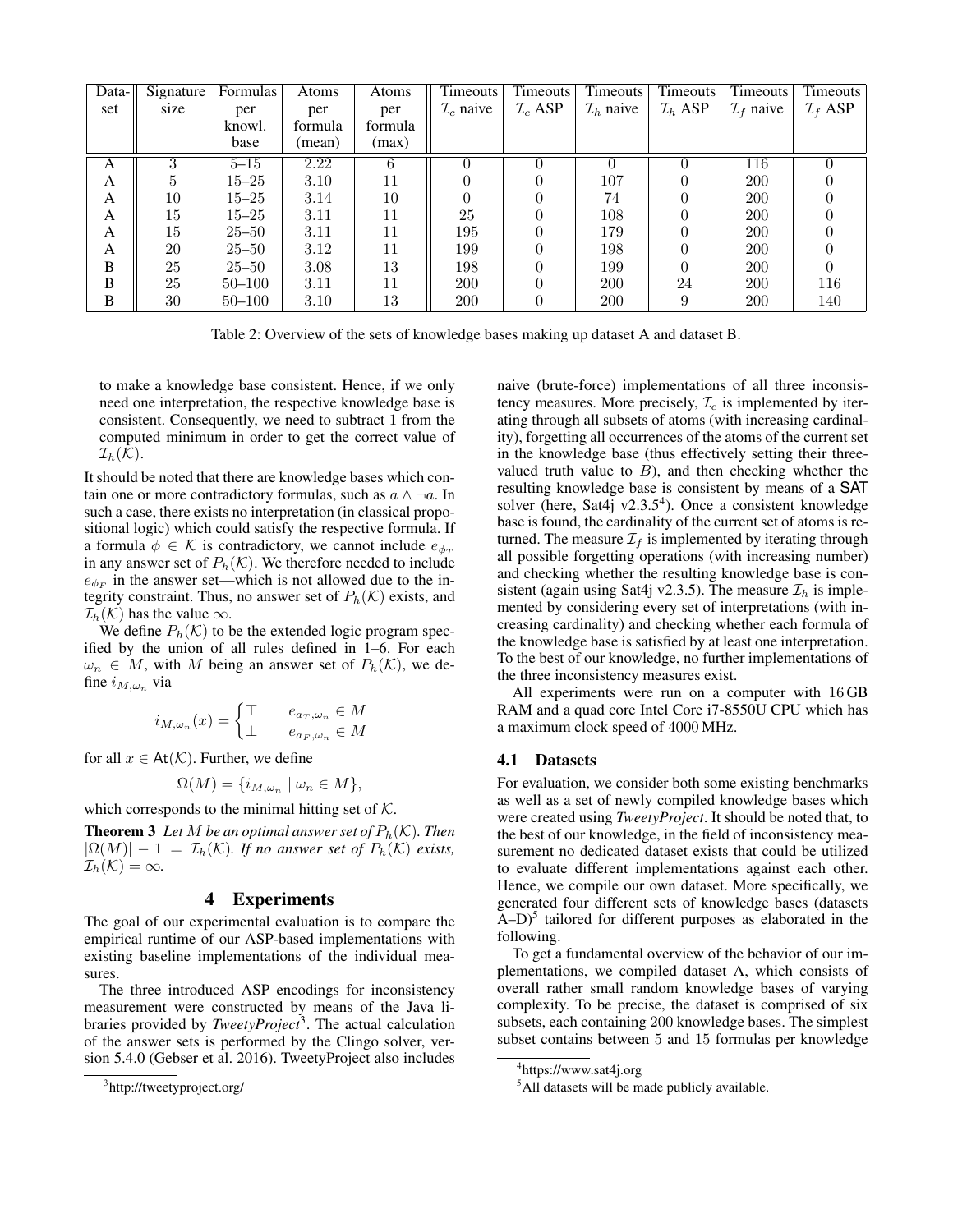

Figure 1: Overview of the inconsistency values of the knowledge bases in dataset A.

base wrt. a signature size of 3, the most complex one between 25 and 50 wrt. a signature size of 20. More details can be obtained from the upper left part of Table 2. To generate these knowledge bases, the *SyntacticRandomSampler*<sup>6</sup> provided by *TweetyProject* was utilized. A few knowledge bases in dataset A are consistent, and some knowledge bases contain contradictory formulas (i. e., wrt. the latter knowledge bases,  $\mathcal{I}_h = \infty$ ). More details regarding the inconsistency values of the knowledge bases of dataset A are provided in Figure 1.

As dataset A already reveals the limits of some of the implementations, dataset B is designed to be a bit more challenging for the remaining ones. Again, the *SyntacticRandomSampler* was used for the generation process, and again, the dataset consists of subsets of 200 formulas each. Overall, the dataset is comprised of 600 knowledge bases which contain between 25 and 150 formulas with signature sizes of 25 or 30. More details are given in the lower left part of Table 2. Besides, an overview of the inconsistency values of dataset B is provided in Figure 2.

In addition to the sampled knowledge bases, we considered benchmark data from different SAT competitions in dataset C. Because the subject of this work is to measure inconsistency, only inconsistent instances were considered. In total, we gathered 105 instances from four different sources:

- 1. 5 instances referring to the Pigeon Hole problem<sup>7</sup> . They consist of between 42 and 110 variables as well as between 133 and 561 clauses.
- 2. 8 knowledge bases encoding the two-coloring of a graph consisting of 60 to 160 variables and 160 to 400 clauses.
- 3. 8 knowledge bases from circuit fault analysis which comprise between 435 and 10,410 variables, and between 1027 and 34,238 clauses.



Figure 2: Overview of the inconsistency values of the knowledge bases in dataset B. Note that the set of values regarding  $\mathcal{I}_f$  is incomplete due to both implementations timing out wrt. 256 out of the 600 instances.

4. 84 DaimlerChrysler benchmarks $8$  with between 1608 and 2038 variables and between 4496 and 11,352 clauses.

The inconsistency values of the knowledge bases in dataset C are 1 in all cases wrt.  $\mathcal{I}_c$  and  $\mathcal{I}_f$ . Regarding  $\mathcal{I}_h$ , the inconsistency values are either 1 or  $\infty$ . Note that we refer only to those knowledge bases which did not cause a timeout for both implementations of  $\mathcal{I}_f$  and  $\mathcal{I}_h$ .

Dataset D consists of knowledge bases extracted from benchmark data of the International Competition on Computational Models of Argumentation 2019 (ICCMA'19)<sup>9</sup>. An abstract argumentation framework (Dung 1995) is a directed graph  $F = (A, R)$  where A is a set of arguments and R models a conflict relation between arguments. A computational task here is to find a *stable extension*, i. e., a set  $E \subseteq A$  with  $(a, b) \notin R$  for all  $a, b \in E$  and  $(a, c) \in R$  for all  $c \in A \setminus E$ and some  $a \in E$ . For each instance from ICCMA'19, we encode the instance and the problem of finding such a stable extension via the approach from (Besnard, Doutre, and Herzig 2014) and, additionally, add constraints to ensure that 20% of randomly selected arguments have to be contained in E. Note that the latter constraints usually make the knowledge base inconsistent.

# 4.2 Results

To begin with, we measure the runtime of both the naive (brute-force) and the ASP-based versions of all three inconsistency measures  $\mathcal{I}_c$ ,  $\mathcal{I}_h$ , and  $\mathcal{I}_f$  on dataset A. A timeout is set to 120 seconds. The results clearly demonstrate the limitations of all three brute-force algorithms. Figure 3 shows a cactus plot which illustrates a direct comparison between the naive versions of all measures and their respective ASP-based counterparts. The measured execution times were sorted from low to high wrt. each algorithm. None of the ASP-based algorithms produced a timeout, while all

<sup>6</sup> http://tweetyproject.org/api/1.17/net/sf/tweety/logics/pl/util/ SyntacticRandomSampler.html

 $7$ Those instances referring to the two-coloring of graphs, to circuit fault theory, and to the Pigeon Hole problem are available at https://www.cs.ubc.ca/∼hoos/SATLIB/benchm.html

<sup>8</sup>Available at https://web.archive.org/web/20080820084020/ http://www-sr.informatik.uni-tuebingen.de/∼sinz/DC/

<sup>9</sup> http://argumentationcompetition.org/2019/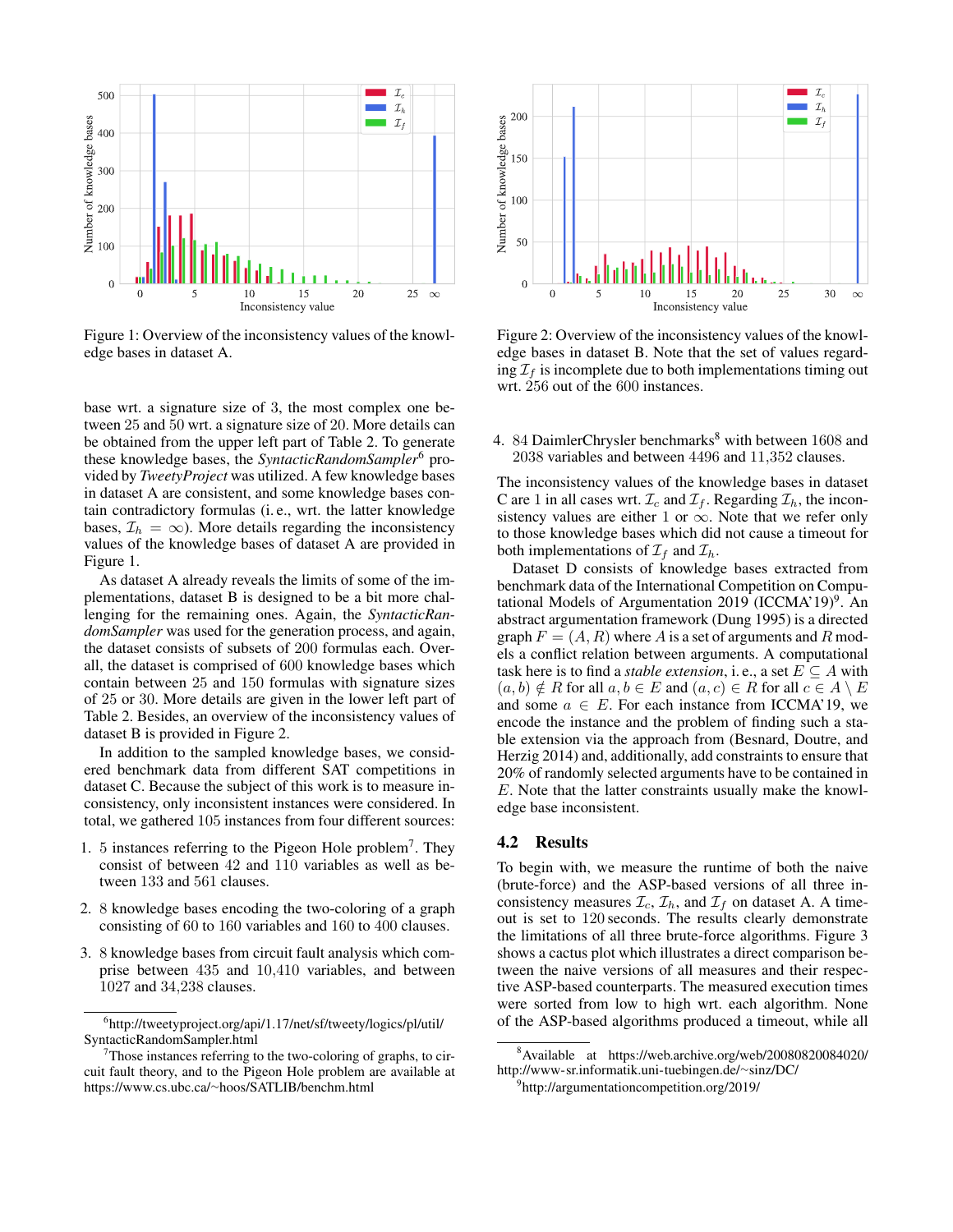

Figure 3: Runtimes of  $\mathcal{I}_c$ ,  $\mathcal{I}_h$ , and  $\mathcal{I}_f$  regarding both the naive and the ASP-based algorithms wrt. dataset A. The red dashed line indicates the timeout of 120 seconds.



Figure 4: Runtimes of the ASP-based algorithms wrt. dataset B. Because the naive algorithms produced timeouts for all instances (except  $\mathcal{I}_c$  in two cases and  $\mathcal{I}_h$  in one case), they are not visualized in the plot. The red dashed line indicates the timeout of 120 seconds.

three naive versions did so in several hundred cases. In particular, the naive algorithm for  $\mathcal{I}_f$  performs very poorly. The right part of Table 2 reveals that it could only handle some instances of the simplest subset of dataset A at all—for all other instances, it produced a timeout. Another noteworthy point is that both implementations for  $\mathcal{I}_c$  performed comparatively well. The reason for this presumably lies in the nature of the inconsistency measure itself. For example, the number of possible values is, in most cases, smaller than that of  $\mathcal{I}_h$  or  $\mathcal{I}_f$ .

Next, we applied all algorithms on dataset B. However, it turned out that all three naive algorithms produce timeouts in almost all instances. The only exceptions are two instances that could be solved by the naive variant of  $\mathcal{I}_c$  and one instance that could be solved by the naive variant of  $\mathcal{I}_h$ . Hence, when considering dataset B, we focus on the ASPbased algorithms. Although the knowledge bases in dataset B are not much more complex than those of dataset A (see Table 2 for details), the ASP-based algorithms for  $\mathcal{I}_h$  and  $\mathcal{I}_f$  exhibit some difficulties, as Figure 4 visualizes. More precisely, the ASP-based implementation of  $\mathcal{I}_h$  produces a timeout in 33 out of 600 cases, and the implementation for  $\mathcal{I}_f$  even in 256 cases. More details regarding the number of timeouts for each implementation wrt. each subset of dataset B are provided in the lower right section of Table 2. Nevertheless, it should be noted that the ASP-based implementation of the contension inconsistency measure behaved differently: not only did it not produce any timeouts, it took only < 1 second for each knowledge base in dataset B.

We also applied all algorithms on dataset C. Because of the large size of some of the knowledge bases (up to 2038 variables and 11,352 clauses), we increased the timeout from 2 to 5 minutes. As Figure 5 shows, both implementations of  $\mathcal{I}_c$  as well as both implementations of  $\mathcal{I}_f$  were able to compute inconsistency values for most knowledge bases. However, regarding both measures, the ASP version produced fewer timeouts than its respective naive counterpart. The naive implementation of  $\mathcal{I}_h$  could not solve a single instance of dataset C. The corresponding ASP-based implementation could at least compute the inconsistency values of 11 knowledge bases.

The overall rather poor performance of both implementations of  $\mathcal{I}_h$  compared to the implementations of the other two measures is presumably due to the nature of dataset C: all knowledge bases are given in the  $DIMACS<sup>10</sup>$  file format. This means that all knowledge bases are in conjunctive normal form and each clause is considered an individual formula. Moreover, the inconsistency value is always 1, except for some instances regarding  $\mathcal{I}_h$ , where the inconsistency value is  $\infty$ . Further, most knowledge bases contain a large number of clauses. The size of the ASP encodings regarding  $\mathcal{I}_c$  and  $\mathcal{I}_f$  largely depends on the number of atoms, or atom occurrences, respectively, as well as the size and complexity of the individual formulas. The size of the ASP encoding of  $\mathcal{I}_h$ , on the other hand, highly depends on the number of possible interpretations, i. e., the number of formulas, because every formula, subformula and atom needs to be encoded wrt. each of these interpretations. Consequently, with a large number of formulas in a knowledge base, we also get an answer set program containing a vast number of rules. This makes  $\mathcal{I}_h$  slower and less practically applicable as the other two measures in a dataset which possesses properties like datset C.

Another aspect that strikes out with regard to dataset C is that the naive implementations of  $\mathcal{I}_c$  and  $\mathcal{I}_f$  perform relatively well in comparison to dataset A and B. The reason for this lies most probably in the inconsistency values of the knowledge bases in dataset C, which is always 1 for  $\mathcal{I}_c$  and  $\mathcal{I}_f$ . The inconsistency values of most instances in both dataset A and B are significantly higher (see Figures 1 and 2). Since the brute-force implementations of  $\mathcal{I}_c$  and  $I_f$  check the lowest possible values first, they can compute lower inconsistency values faster than higher ones, given the size of the respective knowledge bases is the same.

Finally, we run all implementations on dataset D. As with

<sup>10</sup>http://www.satcompetition.org/2011/formatbenchmarks2011.html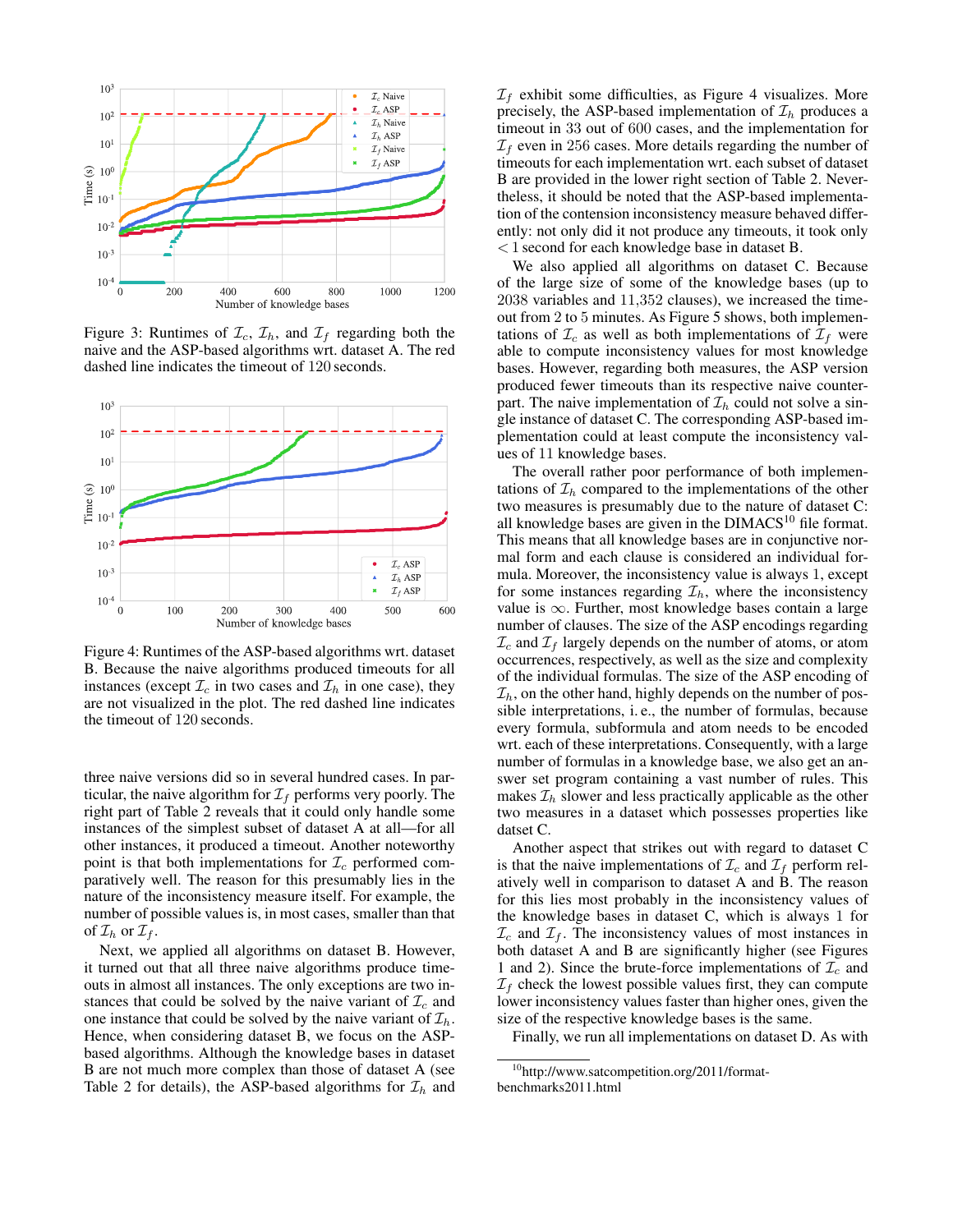

Figure 5: Runtimes of  $\mathcal{I}_c$ ,  $\mathcal{I}_f$ , and  $\mathcal{I}_h$  regarding dataset C. The naive implementation of  $\mathcal{I}_h$  produced a timeout for all instances, so it is not shown in the plot. The red dashed line indicates the timeout of 300 seconds.



Figure 6: Runtimes of  $\mathcal{I}_c$ ,  $\mathcal{I}_h$ , and  $\mathcal{I}_f$  regarding both the naive and the ASP-based algorithms wrt. dataset D. The red dashed line indicates the timeout of 300 seconds.

dataset C, we set a timeout to 5 minutes. As Figure 6 visualizes, all six implementations could solve a non-empty subset of the knowledge bases in the dataset. Nonetheless, it is noticeable that none of the implementations could compute inconsistency values for the entire dataset. All implementations produced a timeout for at least 100 instances. Again, each ASP-based implementation had fewer timeouts than its respective naive counterpart.

# 5 Conclusion

In the course of this paper, we presented algorithms based on reductions to ASP for the contension inconsistency measure, the forgetting-based inconsistency measure, and the hitting set inconsistency measure. Moreover, we experimentally evaluated them against corresponding brute-force algorithms wrt. execution time. The evaluation showed that the novel ASP-based implementations perform clearly superior. We also learned that the naive implementations perform relatively worse when inconsistency values are large. The ASP encodings, on the other hand, are not dependent on the level

of inconsistency.

With regard to future work, one aim is to utilize answer set programming to encode other inconsistency measures as well. For example, measures with higher computational complexity than those considered in this paper may be examined. Furthermore, it is of interest to investigate how our ASP-based algorithms perform in real-world applications. For instance, Nagel et al. presented a study about inconsistencies in business rules, which takes a quantitative perspective (Nagel, Corea, and Delfmann 2019), and thus could benefit from practically applicable algorithms. Other possible areas of application are mentioned in Section 1.

One of the insights gained throughout the course of this work is that large-sized knowledge bases are still problematic. With regard to datasets B and C, the ASP-based implementations for both  $\mathcal{I}_f$  and  $\mathcal{I}_h$  produced some timeouts, and with regard to dataset D, none of the three implementations could compute inconsistency values for a number of knowledge bases within the time limit. Therefore, another area of research that may be relevant with respect to the algorithmic perspective on inconsistency measures is that of approximate algorithms.

Acknowledgements This research is supported by the German Research Association (DFG), project number 424710479.

# References

Bertossi, L. 2018. Measuring and Computing Database Inconsistency via Repairs. In *Proceedings of the 12th International Conference on Scalable Uncertainty Management (SUM'18)*.

Besnard, P. 2016. Forgetting-based inconsistency measure. In *International Conference on Scalable Uncertainty Management*, 331–337. Springer.

Besnard, P.; Doutre, S.; and Herzig, A. 2014. Encoding argument graphs in logic. In *International Conference on Information Processing and Management of Uncertainty in Knowledge-based Systems - IPMU 2014*.

Brewka, G.; Eiter, T.; and Truszczynski, M. 2011. Answer set programming at a glance. *Communications of the ACM* 54(12): 92–103.

Cholvy, L.; Perrussel, L.; and Thevenin, J.-M. 2017. Using inconsistency measures for estimating reliability. *International Journal of Approximate Reasoning* 89: 41–57.

Dung, P. M. 1995. On the Acceptability of Arguments and its Fundamental Role in Nonmonotonic Reasoning, Logic Programming and n-Person Games. *Artificial Intelligence* 77(2): 321–358.

Dvorák, W.; Gaggl, S. A.; Rapberger, A.; Wallner, J. P.; and Woltran, S. 2020. The ASPARTIX System Suite. In Prakken, H.; Bistarelli, S.; Santini, F.; and Taticchi, C., eds., *Computational Models of Argument - Proceedings of COMMA 2020, Perugia, Italy, September 4-11, 2020*, volume 326 of *Frontiers in Artificial Intelligence and Applications*, 461–462. IOS Press.